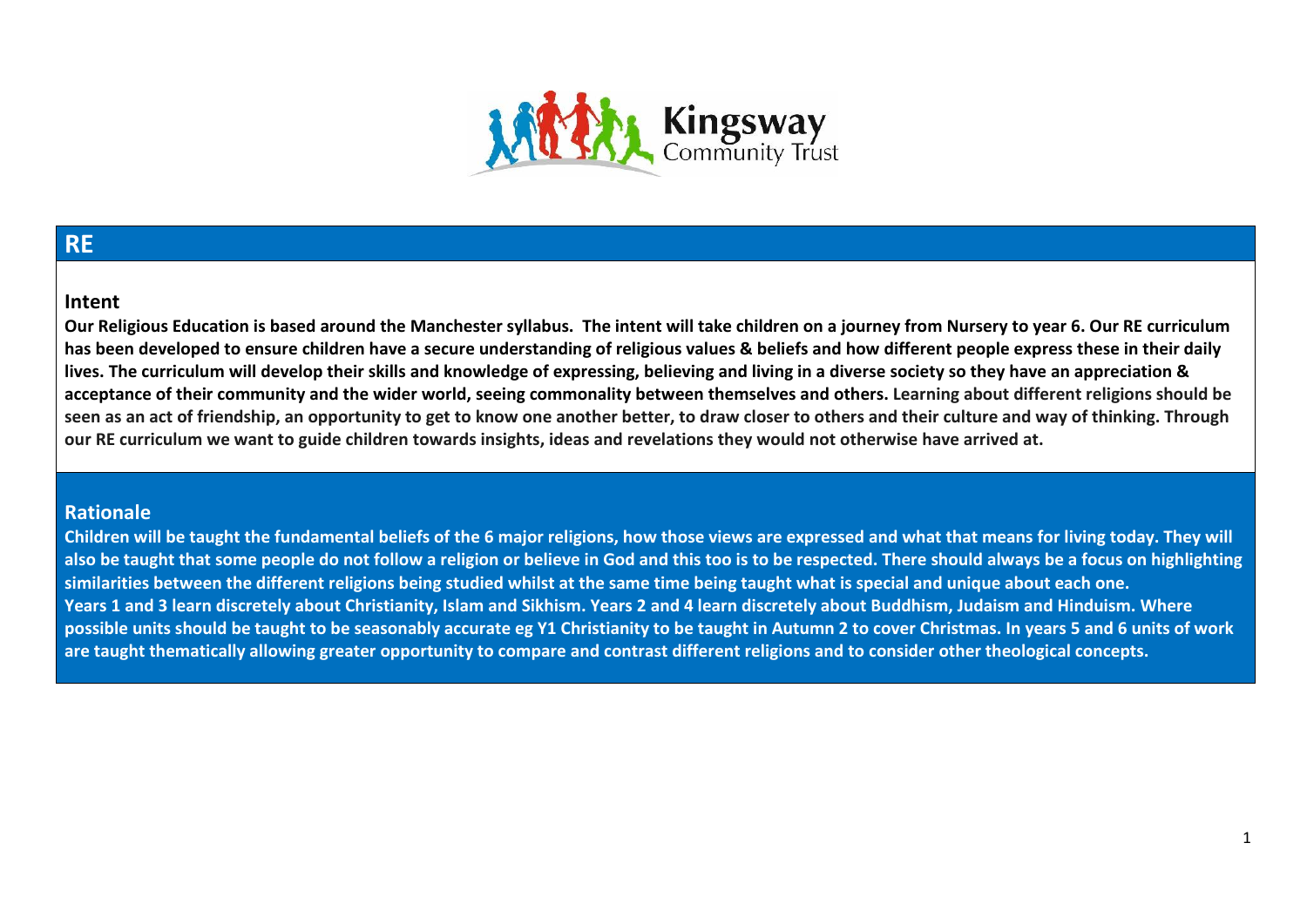

### **R.E Curriculum**

|                                | Page |
|--------------------------------|------|
| <b>Nursery &amp; Reception</b> | 3    |
| Year 1                         |      |
| Year 2                         | 6    |
| Year 3                         | 8    |
| Year 4                         | 10   |
| Year 5                         | 12   |
| Year 6                         | 14   |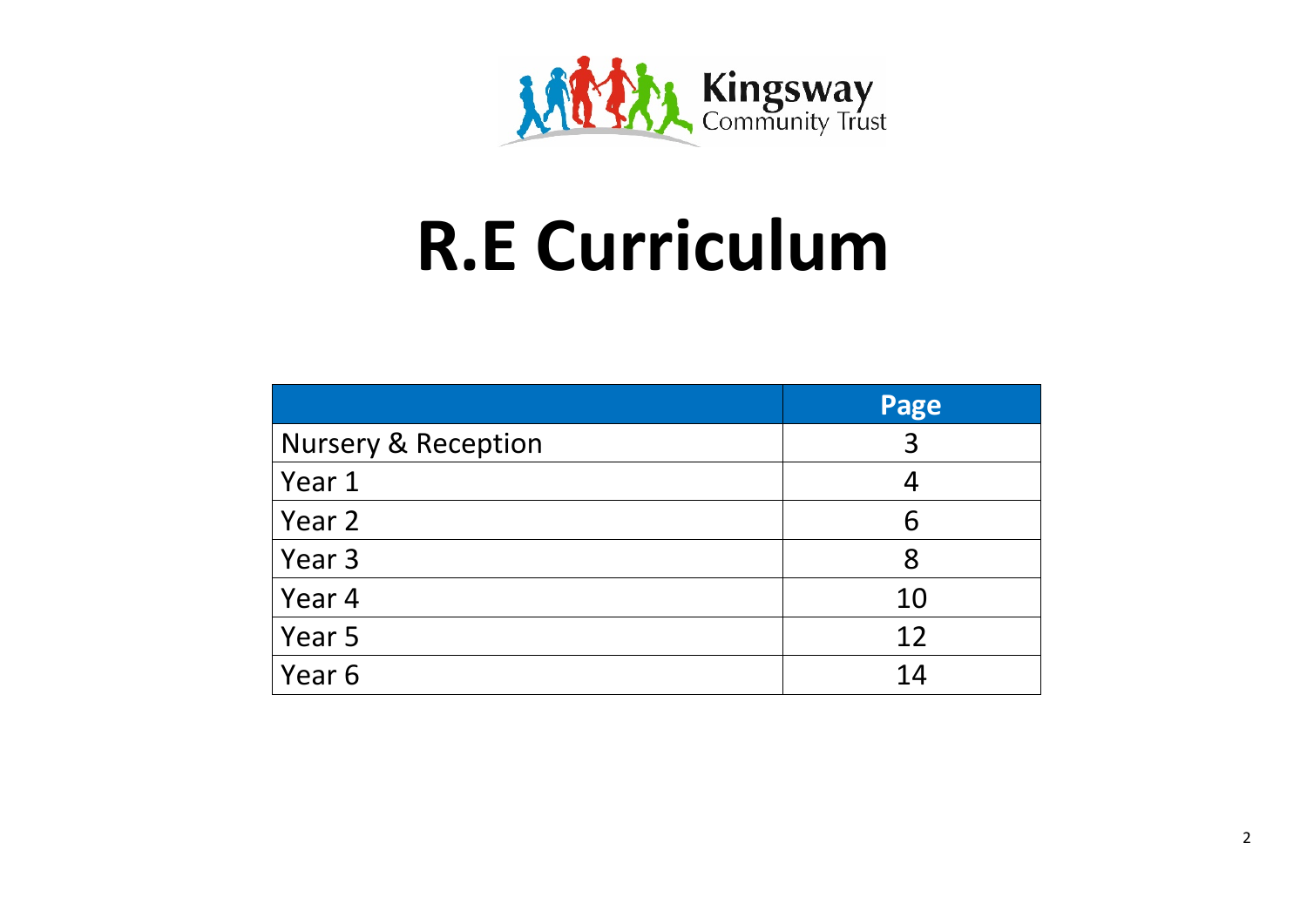| - 7                         | Knowledge                                                                            | <b>Skills taught in units</b>                                 | <b>Vocabulary</b>                     |
|-----------------------------|--------------------------------------------------------------------------------------|---------------------------------------------------------------|---------------------------------------|
| $\boldsymbol{\omega}$<br>O) | I know about some events from my own life-<br>story and some from my family history. | can communicate positively the differences between<br>people. | Difference<br>Similarity<br>Celebrate |

| Knowledge                                                                                                                                                                                                                                                                                                                                           | <b>Skills taught in units</b>                                                                                                                                                  | <b>Vocabulary</b>                                    |
|-----------------------------------------------------------------------------------------------------------------------------------------------------------------------------------------------------------------------------------------------------------------------------------------------------------------------------------------------------|--------------------------------------------------------------------------------------------------------------------------------------------------------------------------------|------------------------------------------------------|
| I know that some places are special to<br>members of my community.<br>I know that people have different beliefs and<br>celebrate special times in different ways.<br>I know some similarities and differences<br>between different religious and cultural<br>communities in this country (drawing on my<br>own experiences and what has been talked | I can ask questions to find out more information on<br>different religions in our school community<br>can communicate about stories to build familiarity and<br>understanding. | Festival<br>Religious<br><b>Beliefs</b><br>Community |
|                                                                                                                                                                                                                                                                                                                                                     | about in class).                                                                                                                                                               |                                                      |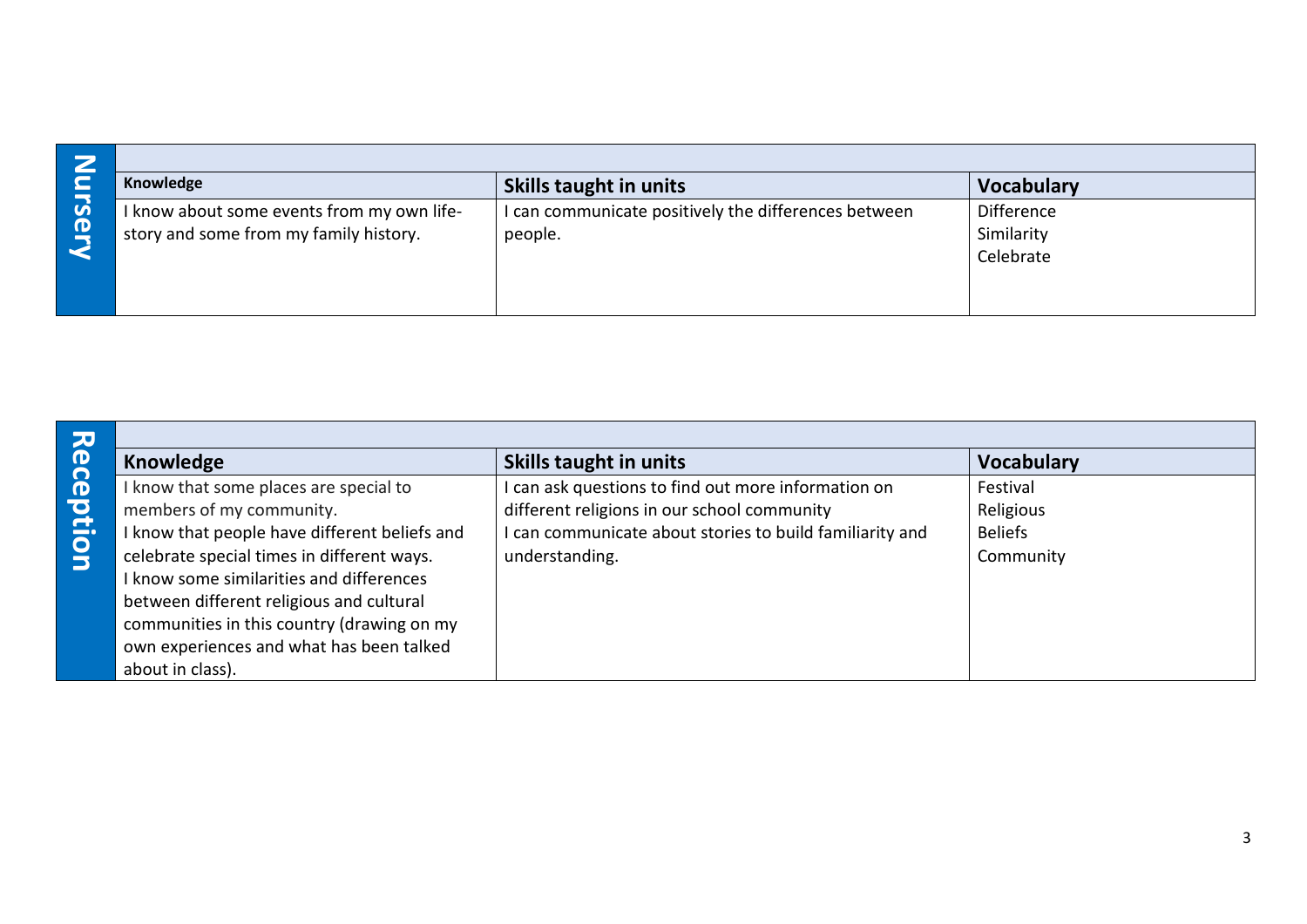## **Year 1**

| <b>Unit-Christianity</b>                                                                                                                                                                                                                                                                                                                                                                                                                                                                                    |                                                                                                                                                                                                                                                                                                                                                                                                                                                                                                                                               |                                                                                    |
|-------------------------------------------------------------------------------------------------------------------------------------------------------------------------------------------------------------------------------------------------------------------------------------------------------------------------------------------------------------------------------------------------------------------------------------------------------------------------------------------------------------|-----------------------------------------------------------------------------------------------------------------------------------------------------------------------------------------------------------------------------------------------------------------------------------------------------------------------------------------------------------------------------------------------------------------------------------------------------------------------------------------------------------------------------------------------|------------------------------------------------------------------------------------|
| Knowledge                                                                                                                                                                                                                                                                                                                                                                                                                                                                                                   | Skills taught in units                                                                                                                                                                                                                                                                                                                                                                                                                                                                                                                        | <b>Vocabulary</b>                                                                  |
| <b>BELIEVING</b><br>. I know what a Christian is and what they believe.<br>I know that the bible is the sacred book for<br>Christians.<br><b>EXPRESSING</b><br>I know that churches are special places for<br>Christians.<br>I know how and why Christians celebrate<br>Christmas.<br><b>LIVING</b><br>I know what it means to belong to a Christian<br>community.<br>• I know how the Christian faith teaches that we<br>should care for others and the world and why<br>this is important for Christians. | I can communicate an understanding of the practices and<br>lifestyles of Christians including their day to day lives.<br>I can investigate Christian beliefs and see how they are conveyed<br>in books<br>I can reflect on how Christianity plays an important role in the<br>lives of Christians.<br>I can empathise with Christian values and appreciate how many<br>Christian see this as an important aspect of their lives.<br>I can make comparisons noticing similarities and differences<br>between Christianity and other religions. | Jesus<br>Church<br><b>Bible</b><br>Priest<br>Cross<br>Christians<br>God<br>Baptism |
| <b>Unit-Sikhism</b>                                                                                                                                                                                                                                                                                                                                                                                                                                                                                         |                                                                                                                                                                                                                                                                                                                                                                                                                                                                                                                                               |                                                                                    |
| Knowledge                                                                                                                                                                                                                                                                                                                                                                                                                                                                                                   | <b>Skills taught in units</b>                                                                                                                                                                                                                                                                                                                                                                                                                                                                                                                 | <b>Vocabulary</b>                                                                  |
| <b>BELIEVING</b><br>. I know what a Sikh is and what they believe.<br>I know that the Adi Granth is the sacred book for<br>Sikhs.<br><b>EXPRESSING</b><br>I know that the Kirtan is a special place for Sikhs.<br>. I know how Sikhs celebrate special times-<br>Baisakhi.<br><b>LIVING</b>                                                                                                                                                                                                                 | I can communicate an understanding of the practices and<br>lifestyles of Sikhs including their day to day lives.<br>I can investigate Sikh beliefs and see how they are conveyed in<br>books<br>I can reflect on how Sikhism plays an important role in the lives<br>of Sikhs.<br>I can empathise with Sikh values and appreciate how many Sikhs<br>see this as an important aspect of their lives.<br>I can make comparisons noticing similarities and differences<br>between Sikhism and other religions.                                   | Adi Granth<br><b>Guru Granth</b><br>Naam Karaan<br>Kirtan<br>Baisakhi              |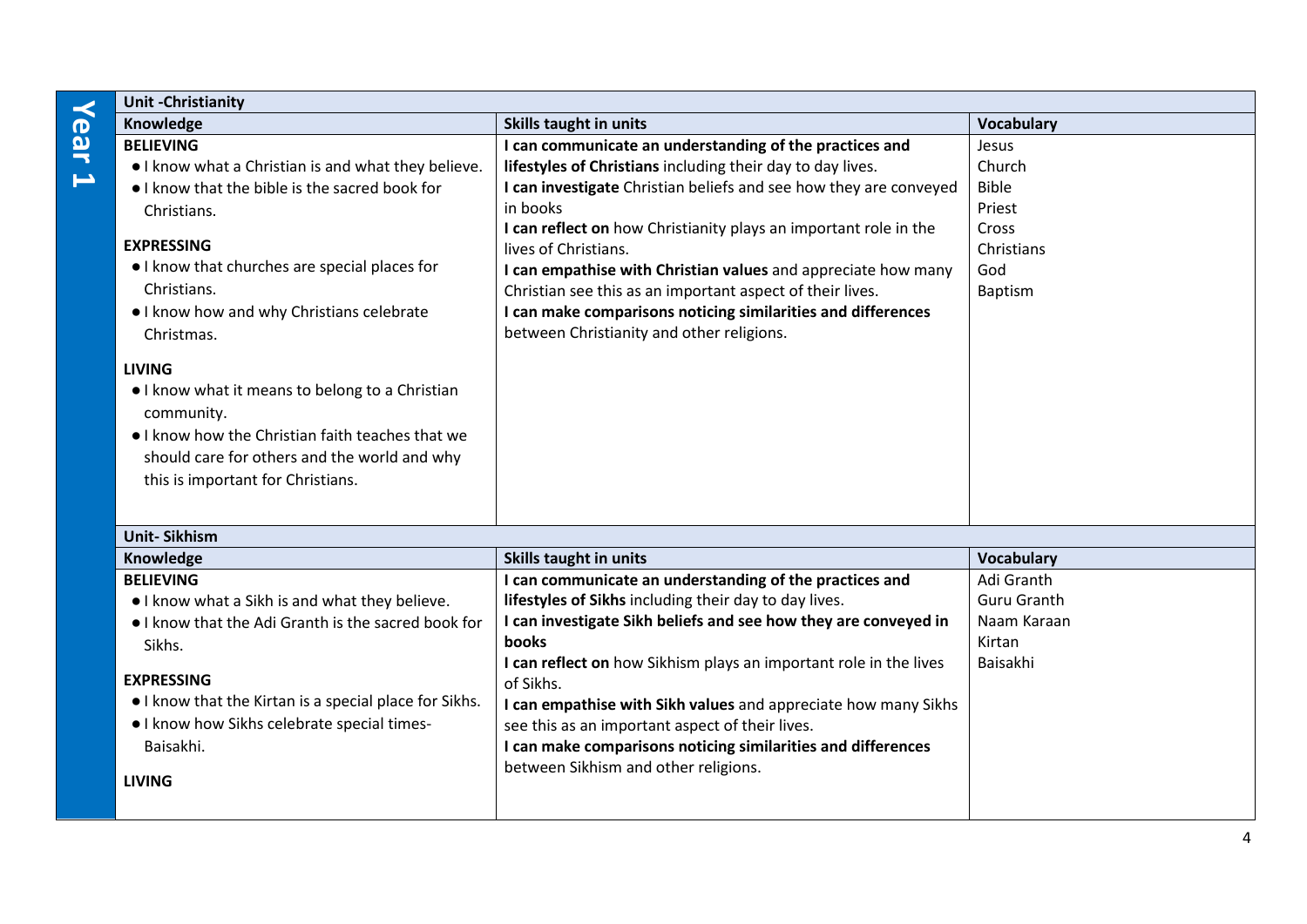| I know what it means to belong to a Sikh<br>community.<br>I know how the Sikh faith teaches that we should<br>care for others and the world and why this is<br>important for Sikhs.<br><b>Unit-Islam Year 1</b>                                                                                                        |                                                                                                                                                                                                                                                                                                                                                                                                                                                                                                                   |                                                                                             |
|------------------------------------------------------------------------------------------------------------------------------------------------------------------------------------------------------------------------------------------------------------------------------------------------------------------------|-------------------------------------------------------------------------------------------------------------------------------------------------------------------------------------------------------------------------------------------------------------------------------------------------------------------------------------------------------------------------------------------------------------------------------------------------------------------------------------------------------------------|---------------------------------------------------------------------------------------------|
| Knowledge                                                                                                                                                                                                                                                                                                              | Skills taught in units                                                                                                                                                                                                                                                                                                                                                                                                                                                                                            | <b>Vocabulary</b>                                                                           |
| <b>BELIEVING</b><br>. I know what a Muslim is and what they believe.<br>I know that the Holy Qur'an is the sacred book<br>for Muslims<br><b>EXPRESSING</b><br>• I know that the Mosque is a special place for<br>Muslims. (sacred)<br>. I know how Muslims celebrate special times-<br>Ramadan Eid-ul-Fitr (Festivals) | I can communicate an understanding of the practices and<br>lifestyles of Muslims including their day to day lives.<br>I can investigate Muslim beliefs and see how they are conveyed<br>in books<br>I can reflect on how Islam plays an important role in the lives of<br>Muslims.<br>I can empathise with Muslim values and appreciate how many<br>Muslims see this as an important aspect of their lives.<br>I can make comparisons noticing similarities and differences<br>between Islam and other religions. | Allah<br><b>Prophet Muhammed</b><br>Prayer mat<br>Qu'ran<br>Ka'aba<br>Mosque<br>Eid-ul-Fitr |
| <b>LIVING</b><br>• I know what it means to belong to a Muslim<br>community.<br>• I know how the Muslim faith teaches that we<br>should care for others and the world and why<br>this is important for Muslims.                                                                                                         |                                                                                                                                                                                                                                                                                                                                                                                                                                                                                                                   |                                                                                             |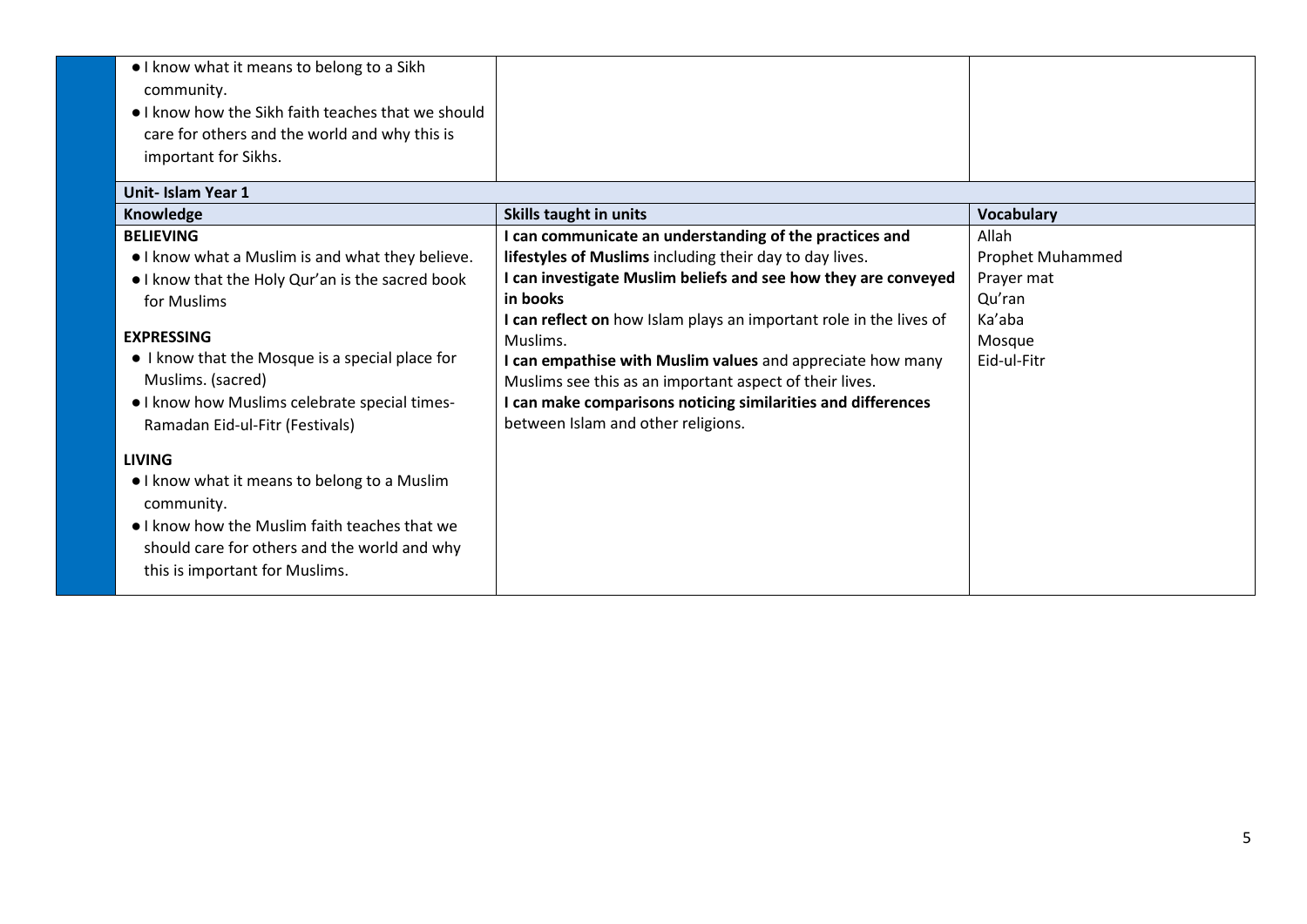### **Year 2**

| <b>Unit-Hinduism</b>                                                                                                                                                                                                                                                                   |                                                                                                                                                                                                                                                                                                                                                                                                                                                                                                                                                                                      |                                                           |
|----------------------------------------------------------------------------------------------------------------------------------------------------------------------------------------------------------------------------------------------------------------------------------------|--------------------------------------------------------------------------------------------------------------------------------------------------------------------------------------------------------------------------------------------------------------------------------------------------------------------------------------------------------------------------------------------------------------------------------------------------------------------------------------------------------------------------------------------------------------------------------------|-----------------------------------------------------------|
| Knowledge                                                                                                                                                                                                                                                                              | Skills taught in units                                                                                                                                                                                                                                                                                                                                                                                                                                                                                                                                                               | <b>Vocabulary</b>                                         |
| <b>BELIEVING</b><br>. I know what a Hindu is and what they believe.<br>• I know that the Vedas are the sacred books for<br>Hindus.<br><b>EXPRESSING</b><br>• know that the Mandir is a special place for<br>Hindus. (sacred)<br>. I know how Hindus celebrate special times-<br>Diwali | I can communicate an understanding of the practices and<br>lifestyles of Hindus including their day to day lives.<br>I can investigate Hindu beliefs and see how they are conveyed<br>in books<br>I can reflect on how Hinduism plays an important role in the lives<br>of Hindus.<br>I can empathise with Hindu values and appreciate how many<br>Hindus see this as an important aspect of their lives.<br>I can make comparisons noticing similarities and differences<br>between Hinduism and other religions.<br>I can appreciate and respect that people have different faiths | Vedas<br>Rama and Sita<br>Shrine<br>Temple<br>Diwali      |
| <b>LIVING</b><br>I know what it means to belong to a Hindu<br>community.<br>• I know how the Hindu faith teaches that we<br>should care for others and the world and why<br>this is important for Hindus.                                                                              | and beliefs.                                                                                                                                                                                                                                                                                                                                                                                                                                                                                                                                                                         |                                                           |
| <b>Unit-Judaism</b>                                                                                                                                                                                                                                                                    |                                                                                                                                                                                                                                                                                                                                                                                                                                                                                                                                                                                      |                                                           |
| Knowledge                                                                                                                                                                                                                                                                              | Skills taught in units                                                                                                                                                                                                                                                                                                                                                                                                                                                                                                                                                               | <b>Vocabulary</b>                                         |
| <b>BELIEVING</b><br>• I know what a Jew is and what they believe.<br>• I know that the Tenakh is the sacred book for                                                                                                                                                                   | I can communicate an understanding of the practices and<br>lifestyles of Jews including their day to day lives.<br>I can investigate Jewish beliefs and see how they are conveyed<br>in books                                                                                                                                                                                                                                                                                                                                                                                        | Tenakh<br>Synagogue<br>Rosh Hashanah<br><b>Brit Milah</b> |
| Jews.                                                                                                                                                                                                                                                                                  |                                                                                                                                                                                                                                                                                                                                                                                                                                                                                                                                                                                      |                                                           |

**I can reflect on** how Judaism plays an important role in the lives

**I can empathise with Jewish values** and appreciate how many

**I can make comparisons noticing similarities and differences** 

**I can appreciate and respect** that people have different faiths

Jews see this as an important aspect of their lives.

between Judaism and other religions.

of Hindus.

and beliefs.

#### **EXPRESSING**

| • I know that the synagogue is a special place for    |
|-------------------------------------------------------|
| Jews.                                                 |
| $\bullet$ Lknow how Jews celebrate special times-Rosh |

● I know how Jews celebrate special times-Rosh Hashanah

**LIVING**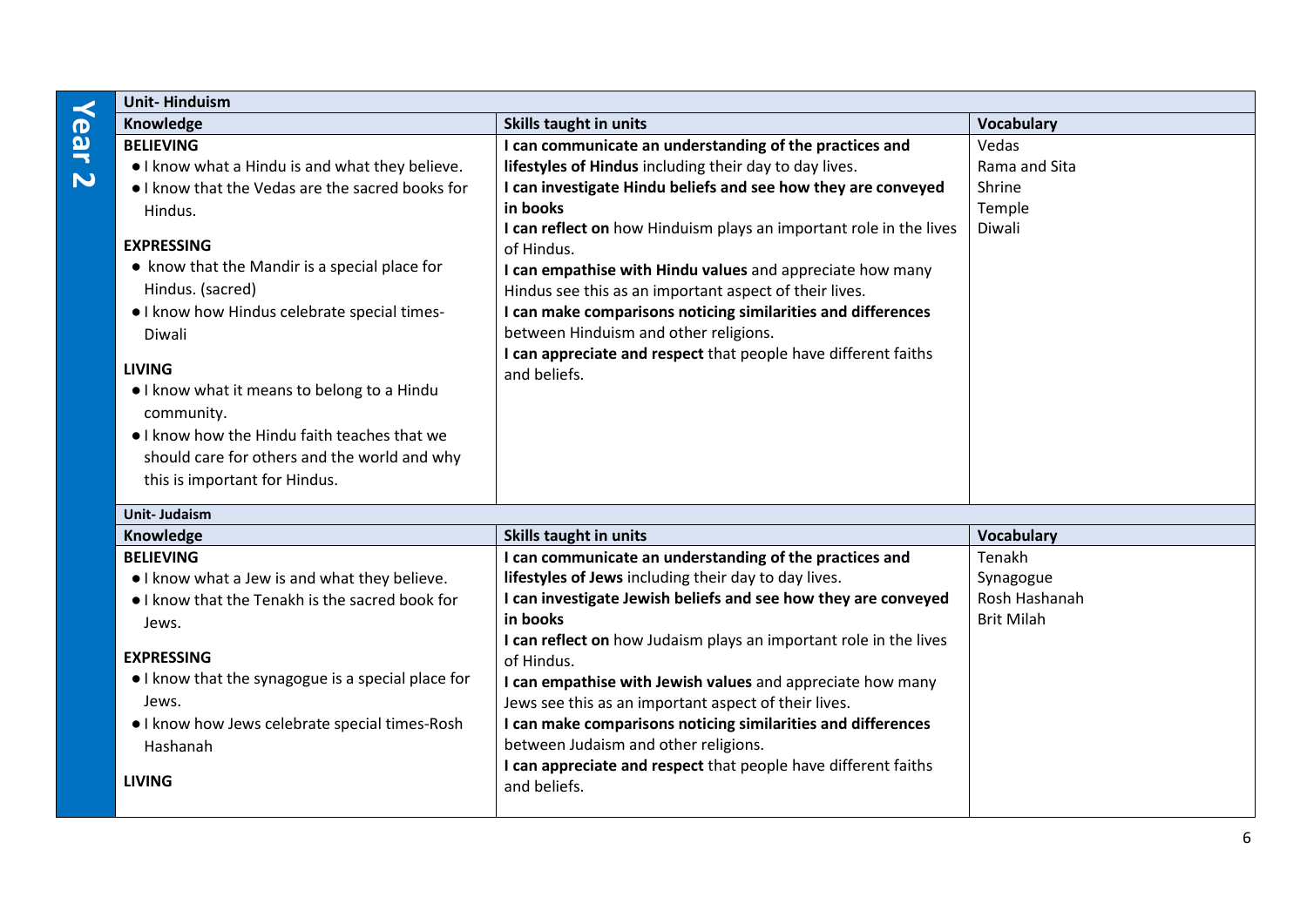| I know what it means to belong to a Jewish<br>community.<br>. I know how the Jewish faith teaches that we<br>should care for others and the world and why<br>this is important for Jews.<br><b>Unit-Buddhism Year 2</b>                                                                                                                                                                                                                                                                                                       |                                                                                                                                                                                                                                                                                                                                                                                                                                                                                                                                                                                                                     |                                                                               |
|-------------------------------------------------------------------------------------------------------------------------------------------------------------------------------------------------------------------------------------------------------------------------------------------------------------------------------------------------------------------------------------------------------------------------------------------------------------------------------------------------------------------------------|---------------------------------------------------------------------------------------------------------------------------------------------------------------------------------------------------------------------------------------------------------------------------------------------------------------------------------------------------------------------------------------------------------------------------------------------------------------------------------------------------------------------------------------------------------------------------------------------------------------------|-------------------------------------------------------------------------------|
| Knowledge                                                                                                                                                                                                                                                                                                                                                                                                                                                                                                                     | <b>Skills taught in units</b>                                                                                                                                                                                                                                                                                                                                                                                                                                                                                                                                                                                       | <b>Vocabulary</b>                                                             |
| <b>BELIEVING</b><br>. I know what a Buddhist is and what they believe.<br>I know that the Tripitaka is the sacred book for<br>Buddhists.<br><b>EXPRESSING</b><br>• I know why some places are special for<br>Buddhists. (sacred)<br>• I know how Buddhists celebrate special times-<br>Festivals-Wesak.<br><b>LIVING</b><br>I know what it means to belong to a Buddhist<br>community.<br>• I know how the Buddhist faith teaches that we<br>should care for others and the world and why<br>this is important for Buddhists. | I can communicate an understanding of the practices and<br>lifestyles of Buddhists including their day to day lives.<br>I can investigate Buddhist beliefs and see how they are conveyed<br>in books<br>I can reflect on how Buddhism plays an important role in the lives<br>of Buddhists.<br>I can empathise with Buddhist values and appreciate how many<br>Buddhists see this as an important aspect of their lives.<br>I can make comparisons noticing similarities and differences<br>between Buddhism and other religions.<br>I can appreciate and respect that people have different faiths<br>and beliefs. | <b>Buddha</b><br>Siddhartha<br><b>Monks</b><br>Meditate<br>Tripitaka<br>Wesak |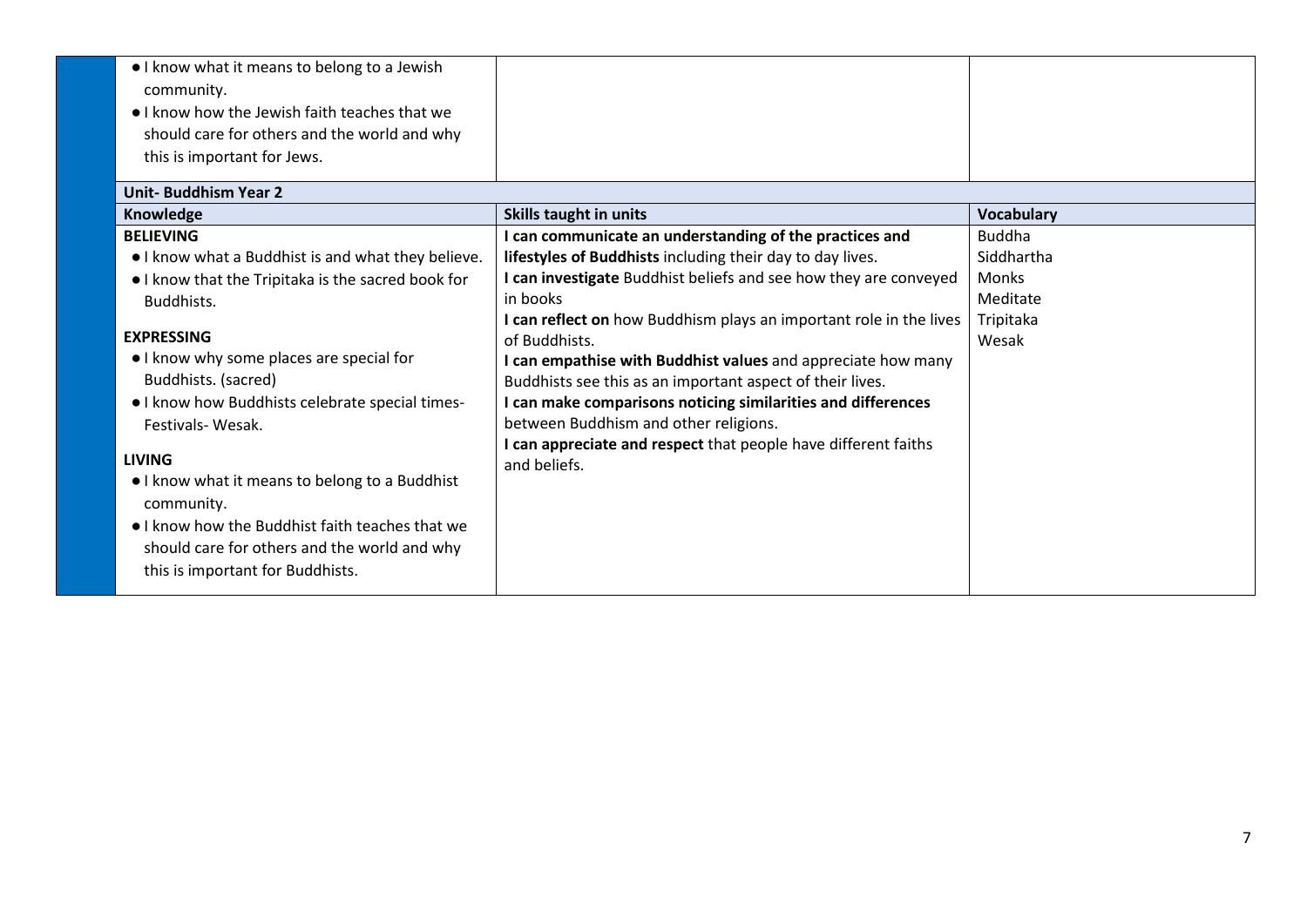**Unit: Islam** 

| Knowledge                                                                                                                                                                                                                                                                                                                                                                               | <b>Skills taught in units</b>                                                                                                                                                                                                                                                                                                                                                                                                                                                                                                                                          | <b>Vocabulary</b>                                                                                        |
|-----------------------------------------------------------------------------------------------------------------------------------------------------------------------------------------------------------------------------------------------------------------------------------------------------------------------------------------------------------------------------------------|------------------------------------------------------------------------------------------------------------------------------------------------------------------------------------------------------------------------------------------------------------------------------------------------------------------------------------------------------------------------------------------------------------------------------------------------------------------------------------------------------------------------------------------------------------------------|----------------------------------------------------------------------------------------------------------|
| <b>BELIEVING</b>                                                                                                                                                                                                                                                                                                                                                                        | I can investigate Allah and Mohammed and their importance to                                                                                                                                                                                                                                                                                                                                                                                                                                                                                                           | Hijab                                                                                                    |
| • I know what Muslims believe about Mohammed.                                                                                                                                                                                                                                                                                                                                           | Muslims.                                                                                                                                                                                                                                                                                                                                                                                                                                                                                                                                                               | Five pillars                                                                                             |
| • I know why the Quran is important to Muslims                                                                                                                                                                                                                                                                                                                                          | I can show empathy and respect to the importance of prayer and                                                                                                                                                                                                                                                                                                                                                                                                                                                                                                         | Sunnah                                                                                                   |
| today.                                                                                                                                                                                                                                                                                                                                                                                  | demonstrated how Muslim holy scriptures/ books are respected.                                                                                                                                                                                                                                                                                                                                                                                                                                                                                                          | Hadith                                                                                                   |
| <b>EXPRESSING</b><br>• I know why and how Muslims pray<br>• I know why Ramadan is important to Muslims.<br>. I know what significant religious milestones<br>Muslims experience in their lives.                                                                                                                                                                                         | I can communicate and reflect on the significant milestones in<br>the life of a Muslim.<br>I can analyse and evaluate what we can learn from Islam about<br>deciding what is right and wrong.<br>I can compare, noticing similarities and differences between<br>Islam and other faiths.                                                                                                                                                                                                                                                                               | Mecca<br>Nasheeds<br>Eid-ul-Adha<br>Ramadan                                                              |
| <b>LIVING</b><br>. I know what we can learn from Islam about<br>deciding what is right and wrong.<br>By the end of the unit children should know what it<br>means to be a Muslim and their common practices<br>and beliefs                                                                                                                                                              |                                                                                                                                                                                                                                                                                                                                                                                                                                                                                                                                                                        |                                                                                                          |
| <b>Unit: Christianity</b>                                                                                                                                                                                                                                                                                                                                                               |                                                                                                                                                                                                                                                                                                                                                                                                                                                                                                                                                                        |                                                                                                          |
| Knowledge                                                                                                                                                                                                                                                                                                                                                                               | <b>Skills taught in units</b>                                                                                                                                                                                                                                                                                                                                                                                                                                                                                                                                          | <b>Vocabulary</b>                                                                                        |
| <b>BELIEVING</b><br>. I know what Christians believe about God and<br>Jesus.<br>• I know why the bible is important to Christianity<br>today.<br><b>EXPRESSING</b><br>• I know why and how Christians pray<br>I know why the Easter festival is important to<br>Christians.<br>. I know what significant religious milestones<br>Christians experience in their lives.<br><b>LIVING</b> | I can investigate Christianity to find out what Christians believe<br>about God and Jesus.<br>I can interpret some important stories from the Christian bible.<br>I can show empathy and respect as to why Jesus is inspirational<br>to Christians today.<br>I can communicate and reflect on the significant milestones in<br>the life of a Christian.<br>I can analyse and evaluate what we can learn from Christianity<br>about deciding what is right and wrong.<br>I can compare, noticing similarities and differences between<br>Christianity and other faiths. | Gospel<br>Incarnation<br>Salvation<br>Creation<br>The fall<br>Confession<br>Confirmation<br>Holy trinity |
|                                                                                                                                                                                                                                                                                                                                                                                         |                                                                                                                                                                                                                                                                                                                                                                                                                                                                                                                                                                        |                                                                                                          |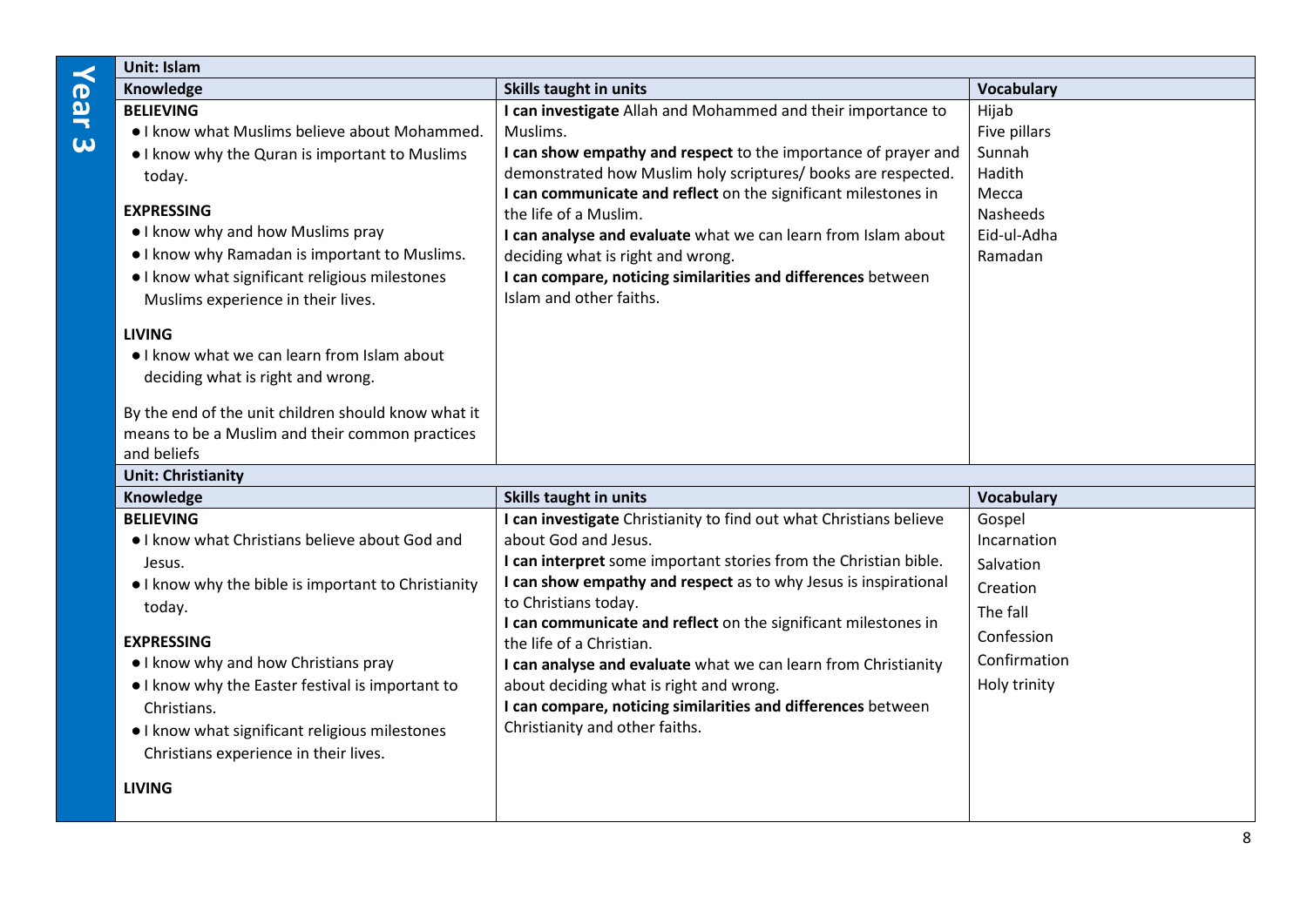| . I know what we can learn from Christianity about  |                                                                |                          |
|-----------------------------------------------------|----------------------------------------------------------------|--------------------------|
| deciding what is right and wrong.                   |                                                                |                          |
| By the end of the unit children should know what it |                                                                |                          |
| means to be a Christian and their common practices  |                                                                |                          |
| and beliefs                                         |                                                                |                          |
| <b>Unit: Sikhism</b>                                |                                                                |                          |
| Knowledge                                           | <b>Skills taught in units</b>                                  | <b>Vocabulary</b>        |
| <b>BELIEVING</b>                                    | I can investigate Ink Okra and his importance to Sikhs.        | <b>Guru Gobind Singh</b> |
| • I know what Sikhs believe about Ink Okra.         | I can interpret some important stories from the adi Granth.    | Ink Okra                 |
| I know why the Adi Granth is important to Sikhs     | I can show empathy and respect as to why Guru Nanek is         | Granth                   |
| today.                                              | inspirational to Sikhs today and make links between him and    | Punjabi                  |
|                                                     | other religious leaders.                                       | Baisakhi                 |
| <b>EXPRESSING</b>                                   | I can communicate and reflect on the significant milestones in | Japji Sahib              |
| I know how Sikhs pray and why it is important to    | the life of a Sikh.                                            | <b>Mool Mantar</b>       |
| them                                                | I can analyse and evaluate what we can learn from Sikhism      |                          |
| . I know why Guru Nanak's Birthday is important     | about deciding what is right and wrong.                        |                          |
| to Sikhs.                                           | I can compare, noticing similarities and differences between   |                          |
| • By the end of the unit children should know what  | Sikhism and other faiths.                                      |                          |
| it means to be a Sikh and their common practices    |                                                                |                          |
| and beliefs                                         |                                                                |                          |
| <b>LIVING</b>                                       |                                                                |                          |
| • I know what we can learn from Sikhism about       |                                                                |                          |
|                                                     |                                                                |                          |
| deciding what is right and wrong.                   |                                                                |                          |
| By the end of the unit children should know what it |                                                                |                          |
| means to be a Sikh and their common practices and   |                                                                |                          |
| beliefs                                             |                                                                |                          |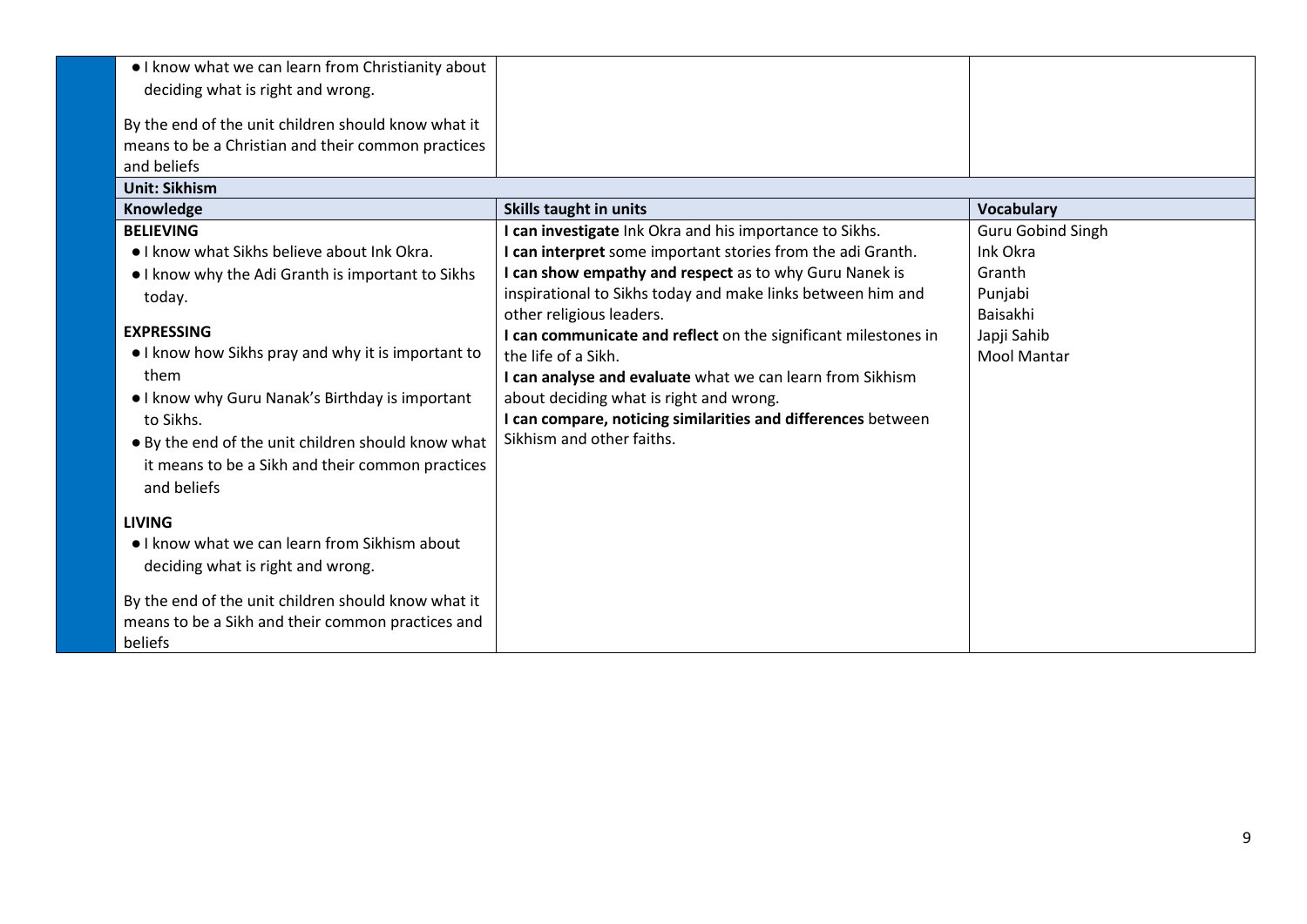# **Year 4**

| <b>Unit: Judaism</b>                                                                                                                                                                                                                                                                                 |                                                                                                                                                                                                                                                                                                                                                                                          |                                                      |
|------------------------------------------------------------------------------------------------------------------------------------------------------------------------------------------------------------------------------------------------------------------------------------------------------|------------------------------------------------------------------------------------------------------------------------------------------------------------------------------------------------------------------------------------------------------------------------------------------------------------------------------------------------------------------------------------------|------------------------------------------------------|
| Knowledge                                                                                                                                                                                                                                                                                            | Skills taught in units                                                                                                                                                                                                                                                                                                                                                                   | Vocabulary                                           |
| <b>BELIEVING</b>                                                                                                                                                                                                                                                                                     | I can investigate what Jews believe about God.                                                                                                                                                                                                                                                                                                                                           | Torah                                                |
| . I know what Jews believe about God.                                                                                                                                                                                                                                                                | I can interpret some important stories from the Torah.                                                                                                                                                                                                                                                                                                                                   | Talmud                                               |
| I know why the Torah is important to Jews today.                                                                                                                                                                                                                                                     | I can show empathy and respect as to why Abraham and Moses                                                                                                                                                                                                                                                                                                                               | Tanakh                                               |
| <b>EXPRESSING</b><br>• I know how Jews pray<br>• I know why Yom Kippur festival is important to<br>Jews.<br>. I know what significant religious milestones Jews<br>experience in their lives.<br><b>LIVING</b><br>• I know what we can learn from Judaism about<br>deciding what is right and wrong. | are inspirational to Jews today and make links between them and<br>other religious leaders.<br>I can communicate and reflect on the significant milestones in<br>the life of a Jew.<br>I can analyse and evaluate what we can learn from Judaism<br>about deciding what is right and wrong.<br>I can compare, noticing similarities and differences between<br>Judaism and other faiths. | <b>Star of David</b><br>Rabbi<br>Kippah<br>Synagogue |
| By the end of the unit children should know what it<br>means to be a Jew and their common practices and<br>beliefs                                                                                                                                                                                   |                                                                                                                                                                                                                                                                                                                                                                                          |                                                      |
| <b>Unit: Buddhism</b>                                                                                                                                                                                                                                                                                |                                                                                                                                                                                                                                                                                                                                                                                          |                                                      |
| Knowledge                                                                                                                                                                                                                                                                                            | <b>Skills taught in units</b>                                                                                                                                                                                                                                                                                                                                                            | Vocabulary                                           |
| <b>BELIEVING</b>                                                                                                                                                                                                                                                                                     | I can investigate Buddha and his importance to Buddhists.                                                                                                                                                                                                                                                                                                                                | Sangha                                               |
| . I know what Buddhists believe about Siddhartha                                                                                                                                                                                                                                                     | I can interpret some important stories from the Tripitaka.                                                                                                                                                                                                                                                                                                                               | <b>Buddha</b>                                        |
| Gautama.                                                                                                                                                                                                                                                                                             | I can show empathy and respect as to why Buddha is                                                                                                                                                                                                                                                                                                                                       | Wesak                                                |
| • I know why the Tripitaka is important to                                                                                                                                                                                                                                                           | inspirational to Buddhists today and make links between him and                                                                                                                                                                                                                                                                                                                          | Om                                                   |
| Buddhists today.                                                                                                                                                                                                                                                                                     | other religious leaders.                                                                                                                                                                                                                                                                                                                                                                 | Siddhartha Gautama                                   |
| . I know which people are special in Buddhism and                                                                                                                                                                                                                                                    | I can communicate and reflect on the significant milestones in<br>the life of a Buddhist.                                                                                                                                                                                                                                                                                                | Enlightenment<br>Rebirth                             |
| why                                                                                                                                                                                                                                                                                                  | I can analyse and evaluate what we can learn from Buddhism                                                                                                                                                                                                                                                                                                                               |                                                      |
| <b>EXPRESSING</b>                                                                                                                                                                                                                                                                                    | about deciding what is right and wrong.                                                                                                                                                                                                                                                                                                                                                  |                                                      |
|                                                                                                                                                                                                                                                                                                      | I can compare, noticing similarities and differences between                                                                                                                                                                                                                                                                                                                             |                                                      |
| . I know how Buddhists pray and their associated                                                                                                                                                                                                                                                     | Buddhism and other faiths.                                                                                                                                                                                                                                                                                                                                                               |                                                      |
| rituals                                                                                                                                                                                                                                                                                              |                                                                                                                                                                                                                                                                                                                                                                                          |                                                      |
| • I know why the festival Magha Puja is important                                                                                                                                                                                                                                                    |                                                                                                                                                                                                                                                                                                                                                                                          |                                                      |
| to Buddhists.                                                                                                                                                                                                                                                                                        |                                                                                                                                                                                                                                                                                                                                                                                          |                                                      |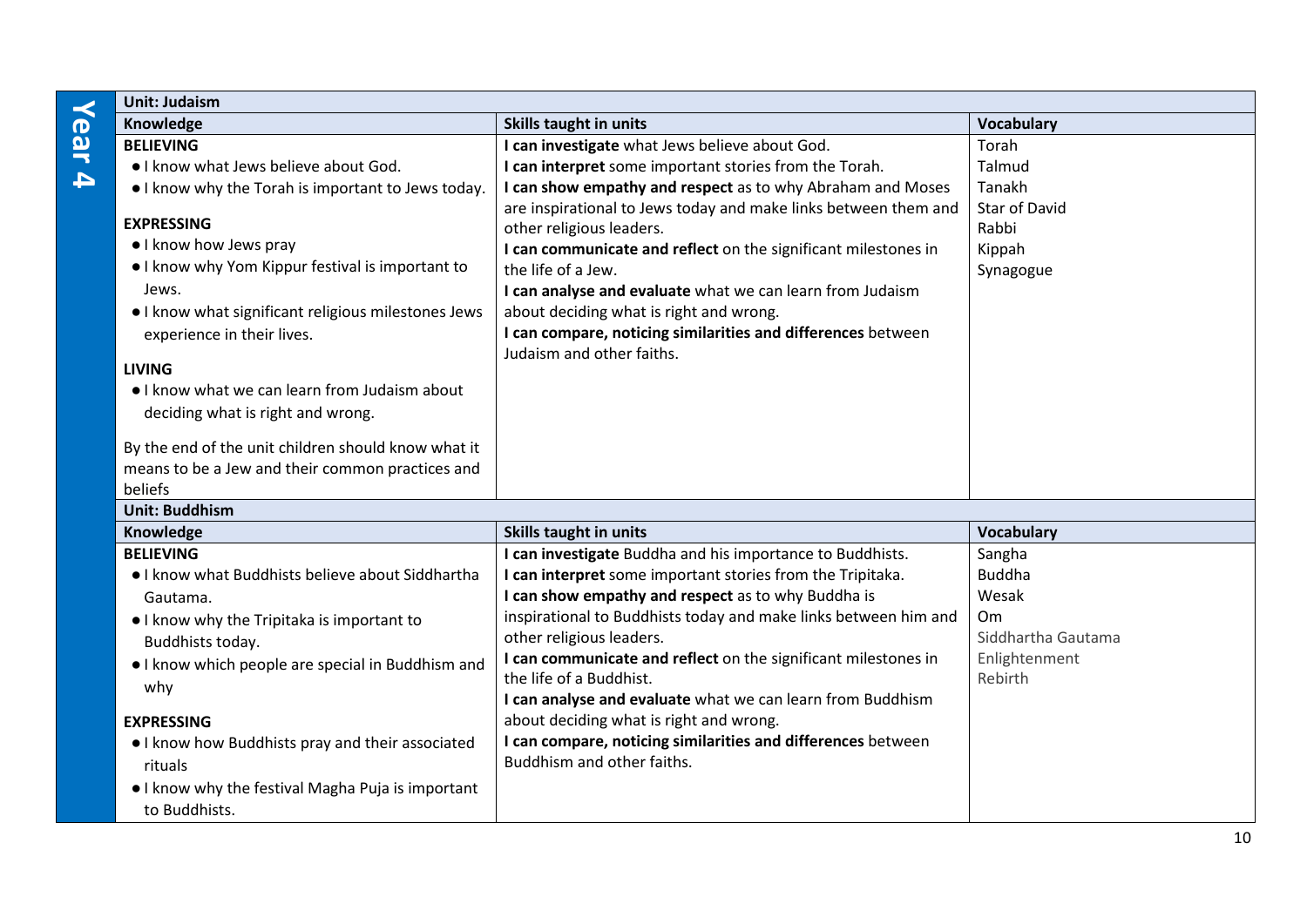| · I know what significant religious milestones<br>Buddhists experience in their lives.<br><b>LIVING</b><br>• I know what we can learn from Buddhism about<br>deciding what is right and wrong.<br>By the end of the unit children should know what it<br>means to be a Buddhist and their common practices<br>and beliefs                                                                                                                                                       |                                                                                                                                                                                                                                                                                                                                                                                                                                                                                                                                                                                                        |                                                                       |
|---------------------------------------------------------------------------------------------------------------------------------------------------------------------------------------------------------------------------------------------------------------------------------------------------------------------------------------------------------------------------------------------------------------------------------------------------------------------------------|--------------------------------------------------------------------------------------------------------------------------------------------------------------------------------------------------------------------------------------------------------------------------------------------------------------------------------------------------------------------------------------------------------------------------------------------------------------------------------------------------------------------------------------------------------------------------------------------------------|-----------------------------------------------------------------------|
| <b>Unit: Hinduism</b>                                                                                                                                                                                                                                                                                                                                                                                                                                                           |                                                                                                                                                                                                                                                                                                                                                                                                                                                                                                                                                                                                        |                                                                       |
| Knowledge                                                                                                                                                                                                                                                                                                                                                                                                                                                                       | <b>Skills taught in units</b>                                                                                                                                                                                                                                                                                                                                                                                                                                                                                                                                                                          | <b>Vocabulary</b>                                                     |
| <b>BELIEVING</b><br>. I know what Hindus believe about Brahman.<br>• I know why the Vedas are important to Hindus<br>today.<br>• I know which people are special in Hinduism and<br>why?<br><b>EXPRESSING</b><br>. I know how Hindus pray<br>. I know why the festival Holi is important to Hindi<br>• I know what significant religious milestones<br>Hindus experience in their lives.<br>• I know what significant religious milestones<br>Hindus experience in their lives. | I can investigate the importance of the Trimurti and their<br>importance to Hindus.<br>I can interpret some important stories from the Vedas.<br>I can show empathy and respect as to why Lord Krishna is<br>inspirational to Hindus today and make links between him and<br>other religious leaders.<br>I can communicate and reflect on the significant milestones in<br>the life of a Hindu.<br>I can analyse and evaluate what we can learn from Hinduism<br>about deciding what is right and wrong.<br>I can compare, noticing similarities and differences between<br>Hinduism and other faiths. | <b>Brahman</b><br>Holi<br>Trimurti<br>Vishnu<br>Shiva<br>Lord Krishna |
| <b>LIVING</b><br>. I know what we can learn from Hinduism about<br>deciding what is right and wrong.                                                                                                                                                                                                                                                                                                                                                                            |                                                                                                                                                                                                                                                                                                                                                                                                                                                                                                                                                                                                        |                                                                       |
| By the end of the unit children should know what it<br>means to be a Hindu and their common practices<br>and beliefs                                                                                                                                                                                                                                                                                                                                                            |                                                                                                                                                                                                                                                                                                                                                                                                                                                                                                                                                                                                        |                                                                       |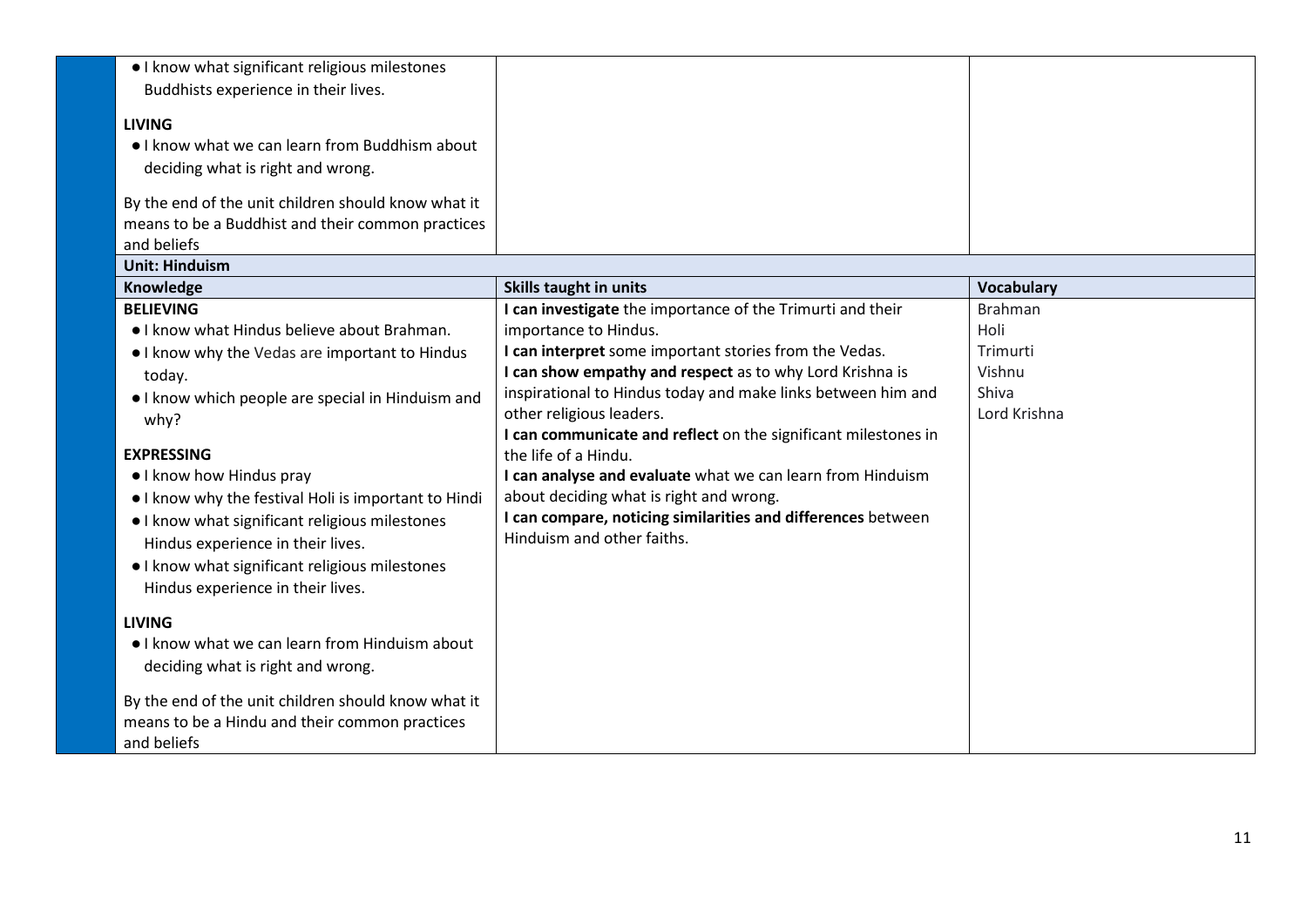| Unit: Why do some people believe God exists?                                                                                                                                                                                                                                                                                                                                                                                                                                                                                                |                                                                                                                                                                                                                                                                                                                                                                                                                                                                                                                                                                                                    |                                                                                                                             |
|---------------------------------------------------------------------------------------------------------------------------------------------------------------------------------------------------------------------------------------------------------------------------------------------------------------------------------------------------------------------------------------------------------------------------------------------------------------------------------------------------------------------------------------------|----------------------------------------------------------------------------------------------------------------------------------------------------------------------------------------------------------------------------------------------------------------------------------------------------------------------------------------------------------------------------------------------------------------------------------------------------------------------------------------------------------------------------------------------------------------------------------------------------|-----------------------------------------------------------------------------------------------------------------------------|
| Knowledge                                                                                                                                                                                                                                                                                                                                                                                                                                                                                                                                   | <b>Skills taught in units</b>                                                                                                                                                                                                                                                                                                                                                                                                                                                                                                                                                                      | <b>Vocabulary</b>                                                                                                           |
| I know what a Christian is and what they believe<br>I know what a Muslim is and what they believe<br>I know about some of the other religions (Sikhism,<br>Hinduism, Buddhism, Judaism)<br>I know what some atheists, agnostics and theists say<br>about God<br>I know that people of faith see their God's/s<br>I know how to present different views on why<br>people believe in God or not and compare this to<br>my own values whilst remaining respectful of those<br>with different values                                            | I can understand beliefs, teachings, practices and lifestyles, and<br>how these are conveyed<br>I can reflect how religion plays an important role in the lives of<br>some people can appreciate how many people place values as an<br>important aspect of their lives<br>I can compare my values, beliefs and cultures to other people<br>within my community and the wider world<br>I can enquire, investigate and interpret a range of resources to<br>further my knowledge about a range of faiths                                                                                             | Atheists<br>Agnostic<br>Theist                                                                                              |
| Unit: What does it mean to be a Muslim in Britain today?                                                                                                                                                                                                                                                                                                                                                                                                                                                                                    |                                                                                                                                                                                                                                                                                                                                                                                                                                                                                                                                                                                                    |                                                                                                                             |
| Knowledge                                                                                                                                                                                                                                                                                                                                                                                                                                                                                                                                   | Skills taught in units                                                                                                                                                                                                                                                                                                                                                                                                                                                                                                                                                                             | <b>Vocabulary</b>                                                                                                           |
| I know the connections between Muslims practice<br>of the 5 pillars of Islam and their beliefs about God<br>and the Prophet Muhammad<br>I know the significance of Shahadah<br>I know the significance of the Holy Qur'an to<br><b>Muslims</b><br>I know where Muslims get guidance from and can<br>compare this to my own forms of guidance that I<br>have experienced<br>I know the key functions of the mosque and how<br>this supports Islamic beliefs<br>I know the value and purpose of religious rituals in a<br>Muslim's daily life | I can understand beliefs, teachings, practices and lifestyles, and<br>how these are conveyed<br>I can describe and reflect how religion plays an important role in<br>the lives of some people<br>I can appreciate how many people place values as an important<br>aspect of their lives<br>I can compare my values, beliefs and cultures to other people<br>within my community and the wider world<br>I can enquire, investigate and interpret a range of resources to<br>further my knowledge about a range of faiths<br>I can make connections between the principles and belief of a<br>faith | Ibadah<br>Shahadah<br>Salat<br>Sawm<br>Zakat<br>Hajj<br>Ummah<br>Tawhid<br>Surah<br>Al-Fatihah<br>Hafiz<br>Hafiza<br>Masjid |
| Unit: What would Jesus do?                                                                                                                                                                                                                                                                                                                                                                                                                                                                                                                  |                                                                                                                                                                                                                                                                                                                                                                                                                                                                                                                                                                                                    |                                                                                                                             |
| Knowledge                                                                                                                                                                                                                                                                                                                                                                                                                                                                                                                                   | <b>Skills taught in units</b>                                                                                                                                                                                                                                                                                                                                                                                                                                                                                                                                                                      | <b>Vocabulary</b>                                                                                                           |
| I know the main values from Jesus' teachings and<br>how these would benefit today's world, within                                                                                                                                                                                                                                                                                                                                                                                                                                           | I can understand beliefs, teachings, practices and lifestyles, and<br>how these are conveyed                                                                                                                                                                                                                                                                                                                                                                                                                                                                                                       | Mission<br>Parable                                                                                                          |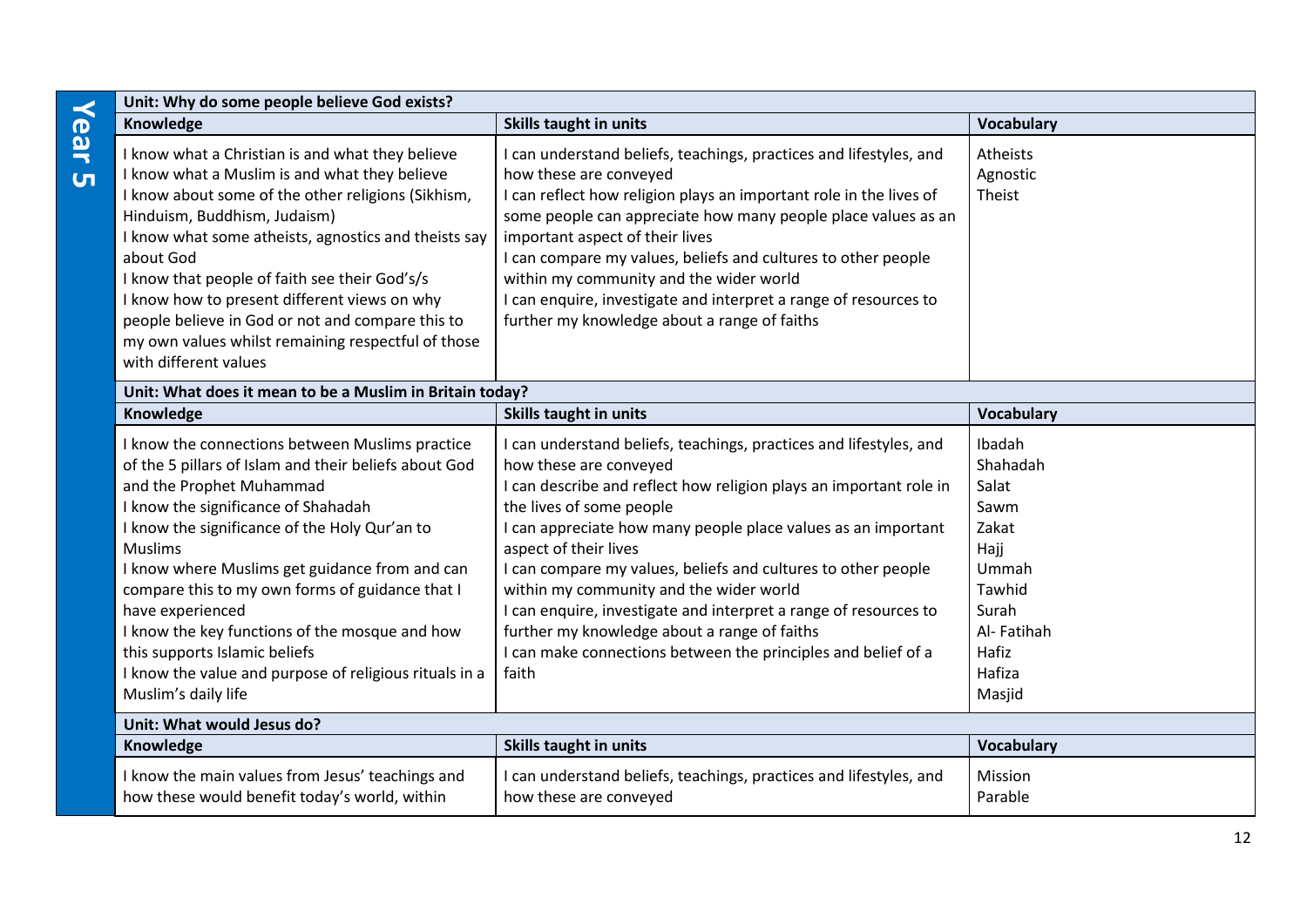| school community, local, national and global<br>communities.<br>I know what Jesus saw as his mission and can give<br>examples of this<br>I know some of Jesus' stories, teaching and<br>examples and can use this to explain what Christians<br>believe in: Love, forgiveness, Justice/ fairness,<br>Generosity (4 lessons)<br>I know about moral dilemmas and can understand<br>how Christians may draw on Jesus' example when<br>making a choice | I can describe and reflect how religion plays an important role in<br>the lives of some people<br>I can appreciate how many people place values as an important<br>aspect of their lives<br>I can compare my values, beliefs and cultures to other people<br>within my community and the wider world<br>I can enquire, investigate and interpret a range of resources to<br>further my knowledge about a range of faiths<br>I can make connections between the principles and belief of a<br>faith                                                                                                 | Moral dilemma<br>Commandment |  |
|----------------------------------------------------------------------------------------------------------------------------------------------------------------------------------------------------------------------------------------------------------------------------------------------------------------------------------------------------------------------------------------------------------------------------------------------------|----------------------------------------------------------------------------------------------------------------------------------------------------------------------------------------------------------------------------------------------------------------------------------------------------------------------------------------------------------------------------------------------------------------------------------------------------------------------------------------------------------------------------------------------------------------------------------------------------|------------------------------|--|
| Unit: If God is everywhere, why go to a place of worship?                                                                                                                                                                                                                                                                                                                                                                                          |                                                                                                                                                                                                                                                                                                                                                                                                                                                                                                                                                                                                    |                              |  |
| Knowledge                                                                                                                                                                                                                                                                                                                                                                                                                                          | <b>Skills taught in units</b>                                                                                                                                                                                                                                                                                                                                                                                                                                                                                                                                                                      | <b>Vocabulary</b>            |  |
| I know the different places of worship for each<br>religion, about how they serve the community and<br>how the people who go make the difference no the<br>building                                                                                                                                                                                                                                                                                | I can understand beliefs, teachings, practices and lifestyles, and<br>how these are conveyed<br>I can describe and reflect how religion plays an important role in<br>the lives of some people<br>I can appreciate how many people place values as an important<br>aspect of their lives<br>I can compare my values, beliefs and cultures to other people<br>within my community and the wider world<br>I can enquire, investigate and interpret a range of resources to<br>further my knowledge about a range of faiths<br>I can make connections between the principles and belief of a<br>faith |                              |  |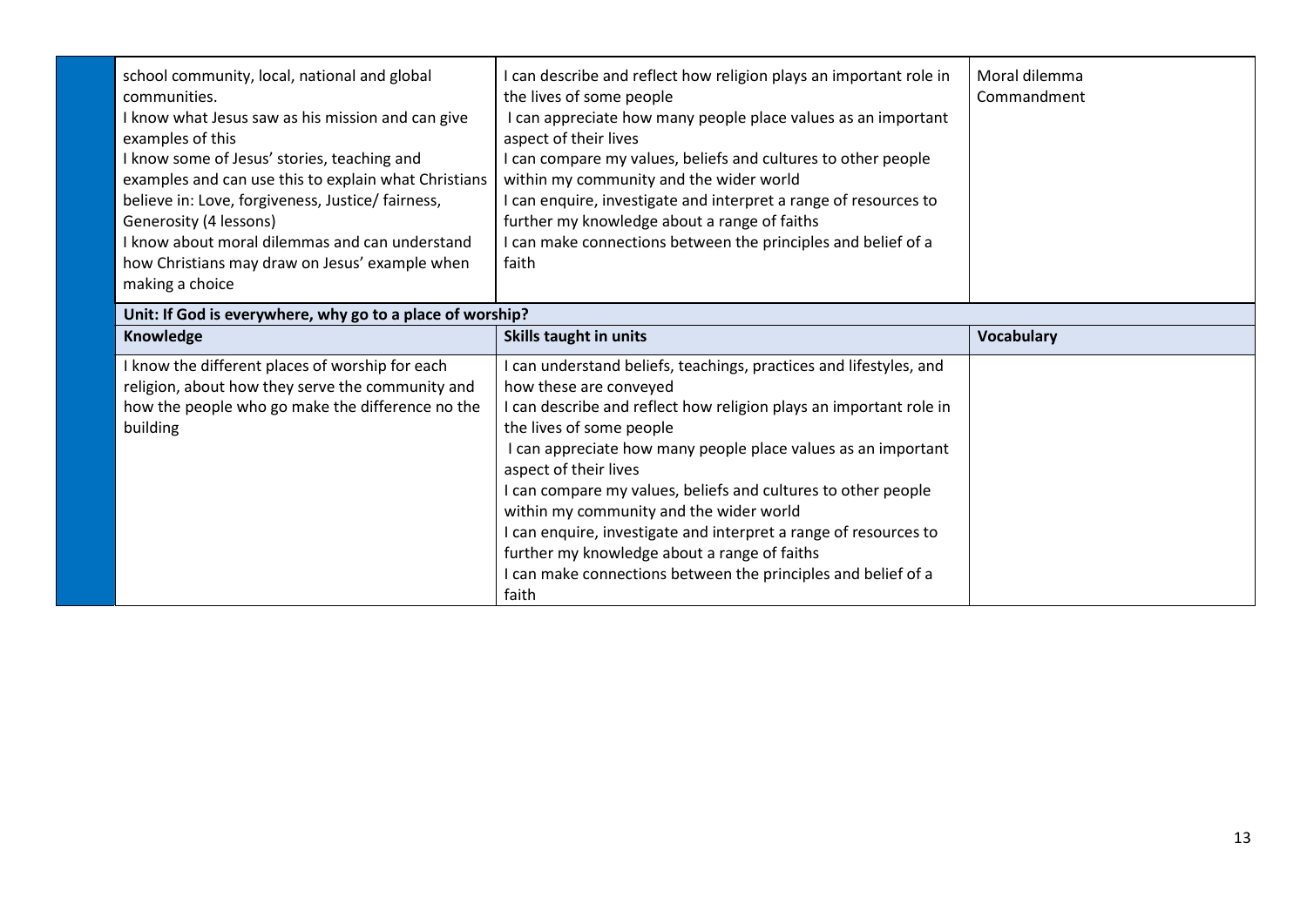| $\prec$         | Unit: What do religions say to us when life gets hard?                                                                                                                                                                                                                                                                                                                                                                                                                                                                                                                                         |                                                                                                                                                                                                                                                                                                                                                                                                                                                                                                                                             |                                                                                |
|-----------------|------------------------------------------------------------------------------------------------------------------------------------------------------------------------------------------------------------------------------------------------------------------------------------------------------------------------------------------------------------------------------------------------------------------------------------------------------------------------------------------------------------------------------------------------------------------------------------------------|---------------------------------------------------------------------------------------------------------------------------------------------------------------------------------------------------------------------------------------------------------------------------------------------------------------------------------------------------------------------------------------------------------------------------------------------------------------------------------------------------------------------------------------------|--------------------------------------------------------------------------------|
|                 | Knowledge                                                                                                                                                                                                                                                                                                                                                                                                                                                                                                                                                                                      | Skills taught in units                                                                                                                                                                                                                                                                                                                                                                                                                                                                                                                      | <b>Vocabulary</b>                                                              |
| ear<br>$\sigma$ | I know what a Christian believes about life and<br>death<br>I know what a Muslim believes about life and death<br>I know what some of the other religions (Sikhism,<br>Hinduism, Buddhism, Judaism) believe about life<br>and death<br>I know what a humanist is and what they believe<br>and their ideas about life and death<br>I know what people do when life gets hard and how<br>does their religion help them.<br>I know that spiritual and religious beliefs can<br>support people to overcome/ process hard and<br>difficult times and help them understand why there<br>is suffering | can respect beliefs, teachings, practices and lifestyles, and how<br>these are conveyed<br>I can reflect how religion plays an important role in the lives of<br>some people<br>I can appreciate how many people place values as an important<br>aspect of their lives<br>I can compare my values, beliefs and cultures to other people<br>within my community and the wider world<br>I can enquire, investigate and interpret a range of resources to<br>further my knowledge about a range of faiths<br>can express my views and opinions | Judgement<br>Salvation<br>Soul<br>Samsara<br>Reincarnation<br>Moksha<br>Dukkha |
|                 | Unit: Expressing your religion through charity and generosity                                                                                                                                                                                                                                                                                                                                                                                                                                                                                                                                  |                                                                                                                                                                                                                                                                                                                                                                                                                                                                                                                                             |                                                                                |
|                 | Knowledge                                                                                                                                                                                                                                                                                                                                                                                                                                                                                                                                                                                      | <b>Skills taught in units</b>                                                                                                                                                                                                                                                                                                                                                                                                                                                                                                               | <b>Vocabulary</b>                                                              |
|                 | I know what it means by being charitable and can<br>give my view on what this means to me<br>I know what a Christian/ Muslim believes about the<br>importance of being generous and charitable<br>I know my opinions on what would happen if there<br>was a world without charity/ generosity                                                                                                                                                                                                                                                                                                  | can respect beliefs, teachings, practices and lifestyles, and how<br>these are conveyed<br>I can appreciate how many people place values as an important<br>aspect of their lives<br>I can compare my values, beliefs and cultures to other people<br>within my community and the wider world<br>can express my views and opinions                                                                                                                                                                                                          | Fairness, honesty, freedom, truth,<br>kindness, peace morals, values           |
|                 | Unit: Ethics and Values: - What matters most to Christians and Humanists                                                                                                                                                                                                                                                                                                                                                                                                                                                                                                                       |                                                                                                                                                                                                                                                                                                                                                                                                                                                                                                                                             |                                                                                |
|                 | Knowledge                                                                                                                                                                                                                                                                                                                                                                                                                                                                                                                                                                                      | <b>Skills taught in units</b>                                                                                                                                                                                                                                                                                                                                                                                                                                                                                                               | <b>Vocabulary</b>                                                              |
|                 | I know the core values of a Christian<br>I know the core values of a Humanist                                                                                                                                                                                                                                                                                                                                                                                                                                                                                                                  | can respect beliefs, teachings, practices and lifestyles, and how<br>these are conveyed                                                                                                                                                                                                                                                                                                                                                                                                                                                     | Humanist<br>Moral concepts/ code                                               |